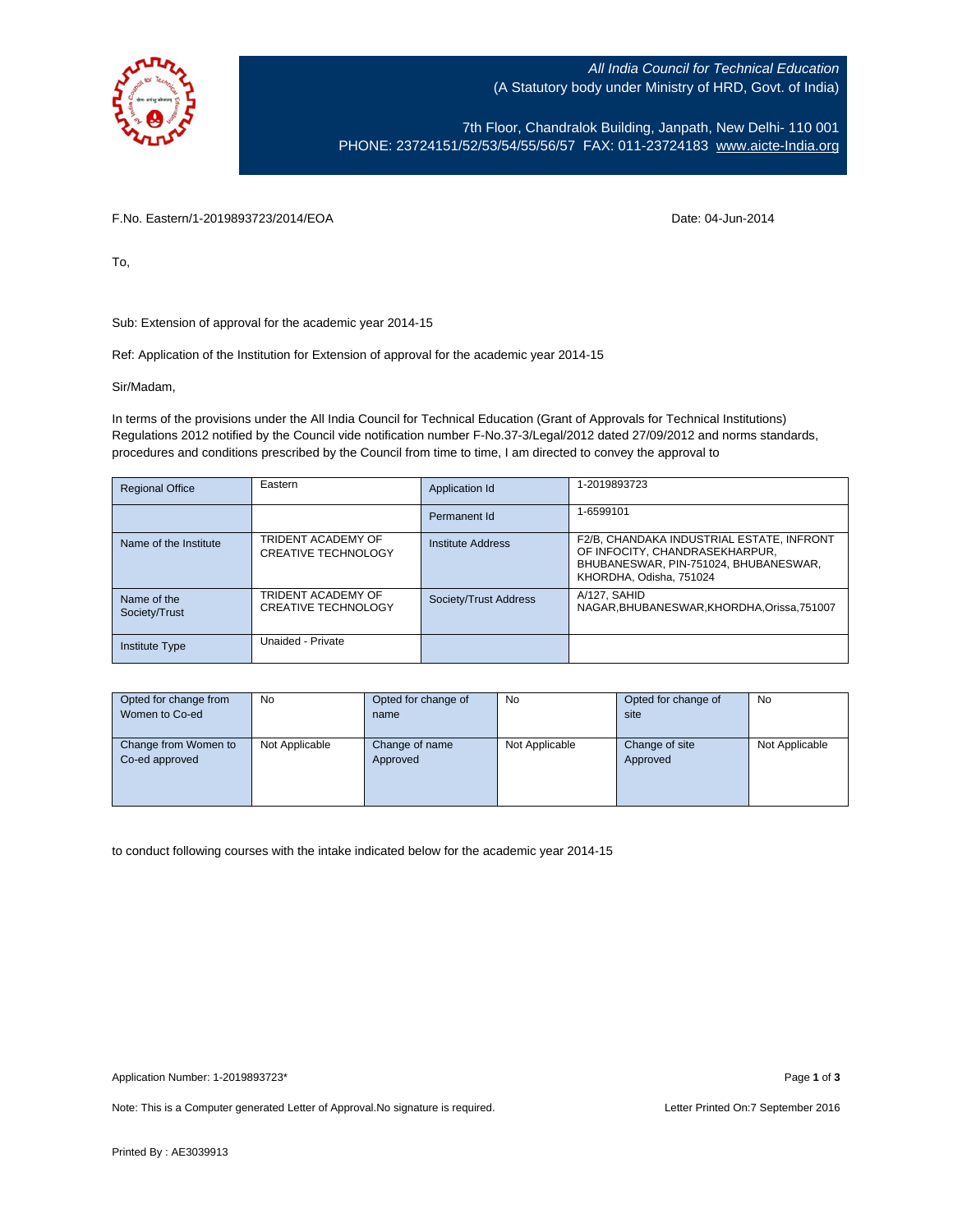

## All India Council for Technical Education (A Statutory body under Ministry of HRD, Govt. of India)

7th Floor, Chandralok Building, Janpath, New Delhi- 110 001 PHONE: 23724151/52/53/54/55/56/57 FAX: 011-23724183 [www.aicte-India.org](http://www.aicte-india.org/)

| Application Id: 1-2019893723 |              | Course                      |                                                               | <b>Affiliating Body</b>    |                                                             | Approved for      | status          | status                     | ollaboration<br>status    |                              |
|------------------------------|--------------|-----------------------------|---------------------------------------------------------------|----------------------------|-------------------------------------------------------------|-------------------|-----------------|----------------------------|---------------------------|------------------------------|
| Program                      | <b>Shift</b> | Level                       |                                                               | Full/Part Time             |                                                             | 2013-14<br>Intake | Intake<br>14-15 | Approval<br>$\overline{g}$ | Approval<br>$\frac{1}{2}$ | ပ<br>Foreign C<br>Approval s |
| <b>MANAGEMEN</b>             | 1st<br>Shift | POST<br><b>GRADUA</b><br>TE | <b>MASTERS IN</b><br><b>BUSINESS</b><br><b>ADMINISTRATION</b> | <b>FULL</b><br><b>TIME</b> | Biju Patnaik<br>University of<br>Technology,<br>Bhubaneswar | 60                | 60              | <b>NA</b>                  | <b>NA</b>                 | N                            |
| <b>MCA</b>                   | 1st<br>Shift | POST<br><b>GRADUA</b><br>TE | <b>MASTERS IN</b><br><b>COMPUTER</b><br><b>APPLICATIONS</b>   | <b>FULL</b><br><b>TIME</b> | Biju Patnaik<br>University of<br>Technology,<br>Bhubaneswar | 120               | 120             | <b>NA</b>                  | <b>NA</b>                 | N                            |

• Validity of the course details may be verified at www.aicte-india.org>departments>approvals

The above mentioned approval is subject to the condition that TRIDENT ACADEMY OF CREATIVE TECHNOLOGY shall follow and adhere to the Regulations, guidelines and directions issued by AICTE from time to time and the undertaking / affidavit given by the institution along with the application submitted by the institution on portal and subsequently upload and update the student/ faculty/ other data on portal as per the time schedule which will be intimated by AICTE.

In case of any differences in content in this Computer generated Extension of Approval Letter, the content/information as approved by the Executive Council / General Council as available on the record of AICTE shall be final and binding.

Strict compliance of Anti-Ragging Regulation:- Approval is subject to strict compliance of provisions made in AICTE Regulation notified vide F. No. 37-3/Legal/AICTE/2009 dated July 1, 2009 for Prevention and Prohibition of Ragging in Technical Institutions. In case Institution fails to take adequate steps to Prevent Ragging or fails to act in accordance with AICTE Regulation or fails to punish perpetrators or incidents of Ragging, it will be liable to take any action as defined under clause 9(4) of the said Regulation.

> **(Dr. Kuncheria P. Isaac)** Member Secretary, AICTE

Copy to:

- **1. The Regional Officer,** All India Council for Technical Education College of Leather Technology Campus Block LB, Sector III, Salt Lake City Kolkata - 700 098, West Bengal
- **2. The Director Of Technical Education, Odisha**

Application Number: 1-2019893723\* Page **2** of **3**

Note: This is a Computer generated Letter of Approval.No signature is required. Letter Printed On:7 September 2016